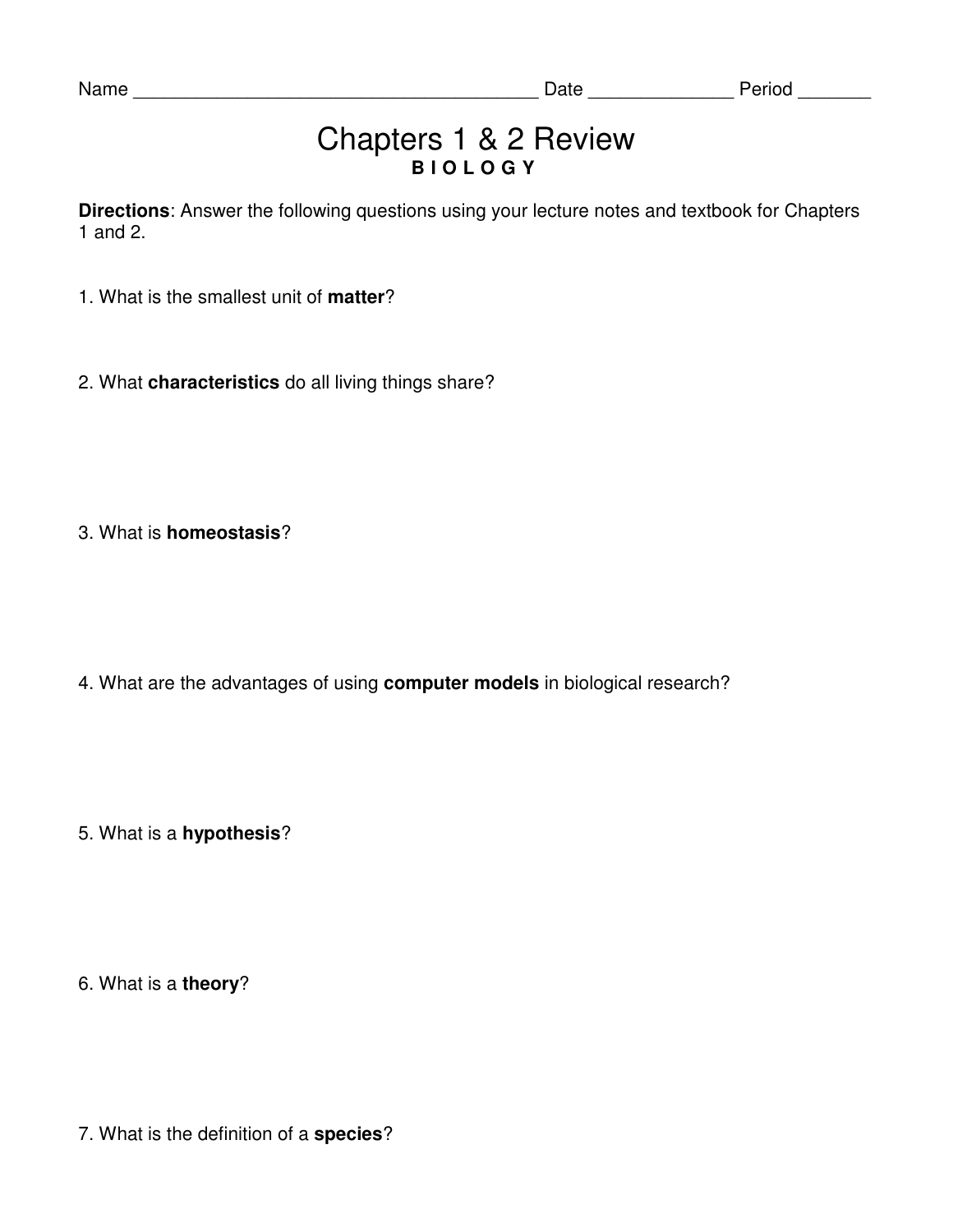8. What are the four main types of **carbon-based** compounds found in living things?

9. What is an **ion**?

10. What unique quality does **carbon** posses that allows it to form large organic compounds?

11. What are the steps in the **Scientific Method**?

## 12. What is a **controlled experiment**?

13. What aspect of a chemical reaction is affected by **enzymes**?

14. What is the name given for **genetic changes** in living things over time?

15. How does a **catalyst** speed up a chemical reaction?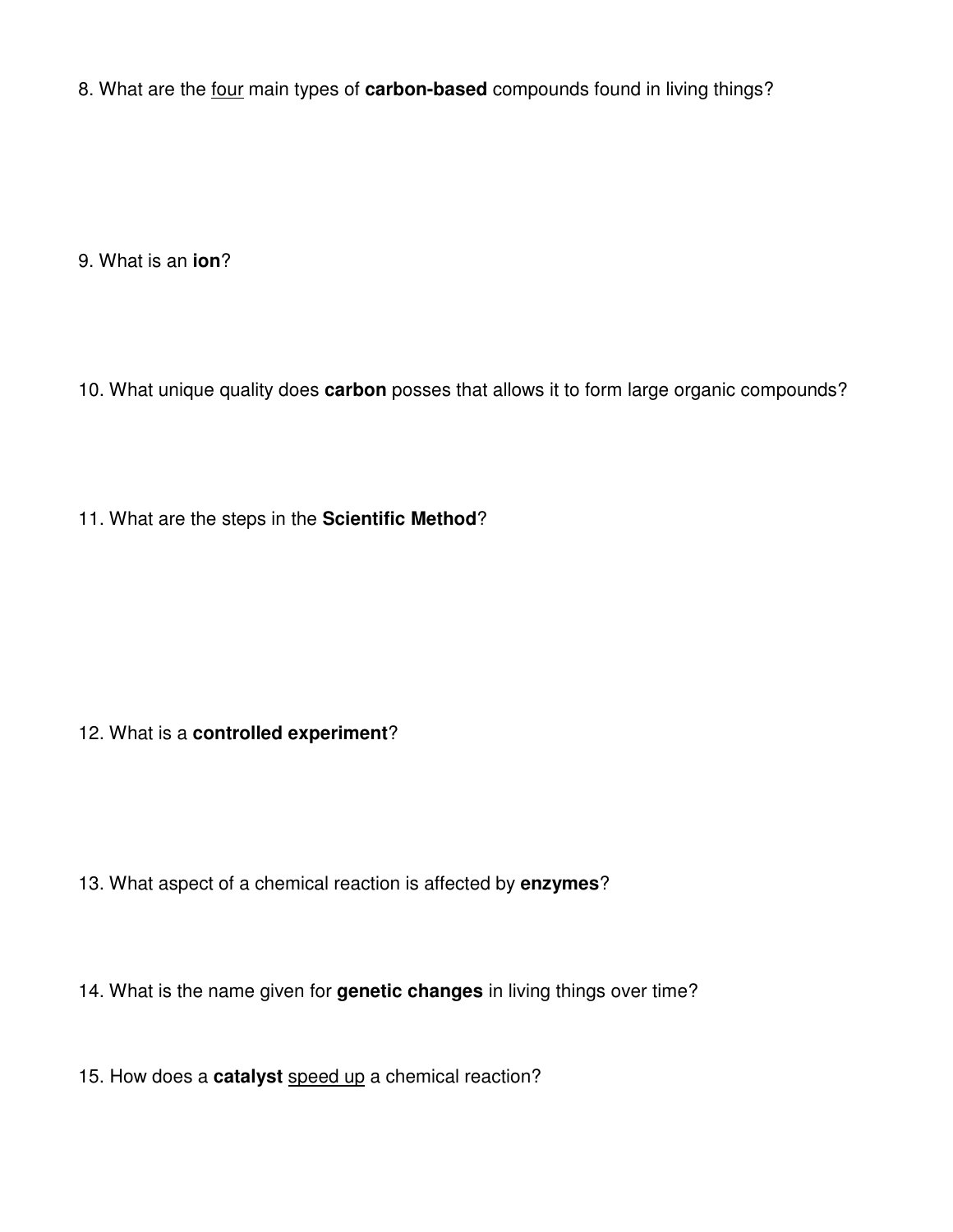16. What is the **pH** of an **acid**, a **base**, and a **neutral** solution?

17. During an **experiment**, which factors are **observed and measured**?

18. What is the difference between a **covalent** and **ionic** bond?

19. Complete the table below:

| <b>Organic Compound</b> | <b>Monomer</b> | <b>Polymer</b> |
|-------------------------|----------------|----------------|
| Carbohydrate            |                |                |
| Lipid                   |                |                |
| Protein                 |                |                |
| <b>Nucleic Acid</b>     |                |                |

## 20. What is **biodiversity**?

## 21. What is the **negative feedback** process?